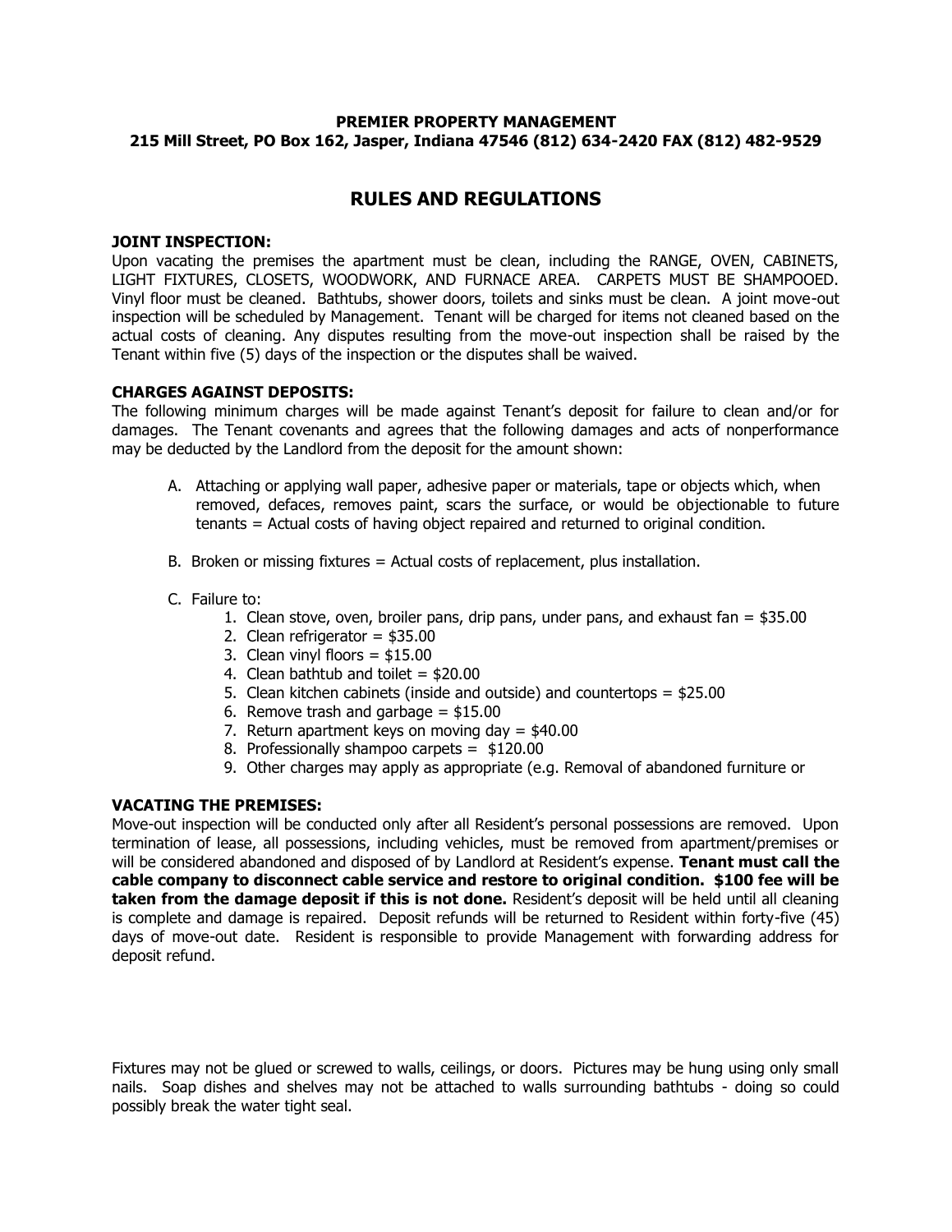## **TOILETS:**

Feminine products, diapers, and other objects which do not readily flush and might plug toilets, or result in over-flows, should not be disposed of in toilets.

#### **GARBAGE DISPOSAL:**

Grease, bones, celery, or onion skins should not be placed in garbage disposal. Water must be turned on before switching on disposal. Disposal will be repaired at no cost if it fails to function due to fair-wearand tear. If, however, malfunction is a result of Tenant negligence, there will be a service charge for repair and/or replacement.

#### **DAMAGE:**

Tenant will be responsible for weather damage to the apartment resulting from Tenant leaving windows or doors open during inclement weather, or as a result of Tenant turning off heat during winter. Tenant should always close windows and doors before leaving apartment.

## **WINDOW COVERINGS:**

If not already provided, Tenant must cover the apartment windows within thirty (30) days of move-in, using proper coverings, such as blinds, drapes, or curtains. Blankets, bed sheets, etc., are not acceptable.

#### **SMOKE DETECTOR BATTERIES:**

## **IMPORTANT NOTICE: Tenant is responsible for replacing smoke detector batteries and burned out light bulbs.**

#### **PARKING:**

Tenant may use vehicular parking spaces deignated by Landlord. A maximum of two (2) vehicles owned by Tenant may be parked adjacent to apartment building. Other vehicles, including guests' vehicles must be parked in common area parking spaces. Vehicles must be parked in a proper manner so as not to interfere with ingress and egress of others, and must not obstruct garbage dumpsters or mail boxes. Parking areas cannot be used for repair work or storage of inoperable vehicles (including flat tires), or vehicles with expired license plates. SUCH VEHICLES WILL BE TOWED, WITHOUT NOTICE, AT TENANT'S EXPENSE.

# **PETS:**

Pets are permitted with a signed Pet Agreement between Management and Tenant. Tenant is responsible for informing Management of the existence of a pet and for requesting completion of a Pet Agreement. If the pet prevents routine maintenance & pest control, tenant will be asked to remove pet. Failure to comply with removal of pet for routine pest control could result in eviction. **HOUSING OF AN UNAUTHORIZED PET COULD RESULT IN EVICTION AND LOSS OF TENANT'S DEPOSIT.**

#### **MISCELLANEOUS:**

Tenant will be charged for replacement of lost apartment and/or mailbox keys, and for labor and material if a change of lock(s) is required.

**2**

Tenant will be charged a minimum charge of \$35.00 for replacement of broken windows and window